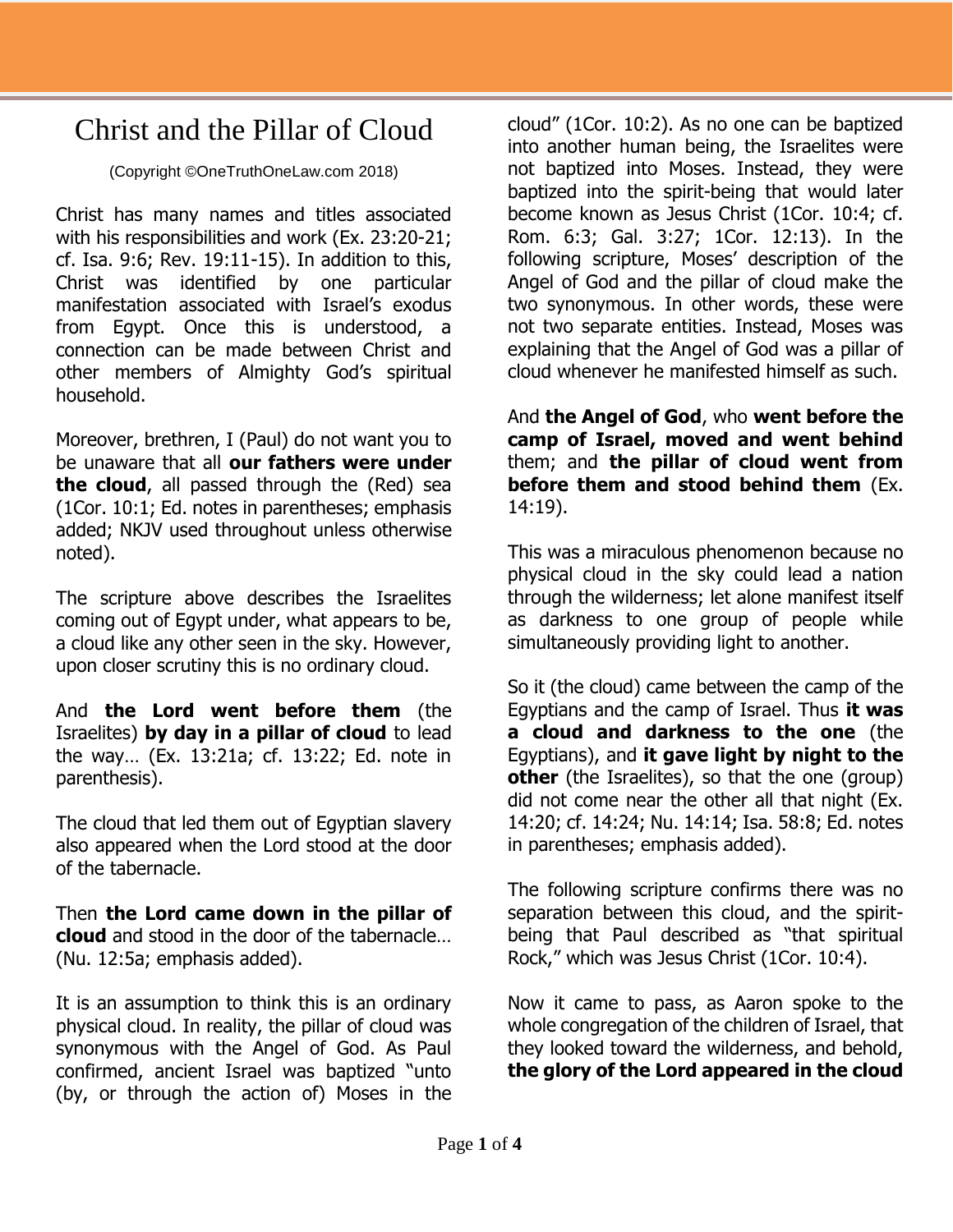(Ex. 16:10; cf. 24:15-18; 34:5; 40:34-38; Lev. 16:2; emphasis added).

This same cloud is associated with giving the law and commandments of Almighty God to the nation of Israel.

And **the Lord said to Moses, 'Behold, I come to you in the thick cloud**, that the people may hear when I speak with you, and believe you forever' (Ex. 19:9a; cf. 19:16; emphasis added).

Therefore, contrary to what many Christians teach today, Christ not only upholds his Father's law and commandments today, he was the spirit-being who gave them to ancient Israel. Almighty God did not pronounce these commands at Mt. Sinai, because no one has ever seen or heard Him.

And the Father Himself, who sent me (Christ), has testified of me. **You have neither heard His voice at any time, nor seen His form** (Jn. 5:37; Ed. note in parenthesis; emphasis added).

**Not that anyone has seen the Father**, except he (Christ) who is from God (Almighty); he (Christ) has seen the Father (Jn. 6:46; Ed. notes in parentheses; emphasis added).

Before proceeding any further, it is important to note that Exodus 19:9 is prophetic because it states that Moses' teachings would "last forever"; despite every effort to ignore or destroy them.

… 'that the people may hear when I (the Angel of God) speak with you, and **believe you** (Moses) **forever'** (Ex. 19:9a; Ed. notes in parentheses; emphasis added).

Therefore the law and commandments that Almighty God gave to His Angel, were then given

to Moses and the Israelites. These same commands are being taught today and will continue forever (Gen. 18:19; Ex. 12:24; 31:17; 32:13; Lev. 16:29, 31). This process began on a national scale when Christ pronounced his Father's law and commandments at Mt. Sinai. Christ taught his disciples these same commands during his earthly ministry (Mt. 7:21- 23; 19:17; Jn. 15:14). Following Christ's return to rule this planet, he will enforce his Father's law and commandments because he does not change (Heb. 13:8; cf. Isa.2:2-4; cf. Zech. 14:16-19). Therefore, whatever his Father told him to do in the past, he will do again in the future.

For I (Christ) have not spoken on my own authority; but the Father who sent me gave me a command, what I should say and what I should speak (Jn. 12:49; Ed. note in parenthesis).

…Therefore, whatever I (Christ) speak, just as the Father has told me, so I speak (Jn. 12:50b; Ed. note in parenthesis; cf. Jn. 14:10).

Almighty God also gave His Angel the authority to judge, and examples of this occurred frequently throughout Israel's history (Ex. 23:20-21). In many instances, this judgment was associated with the same cloud that brought the Israelites out of Egypt.

And **when the cloud departed from above the tabernacle, suddenly Miriam became leprous**, as white as snow. Then Aaron turned toward Miriam, and there she was, a leper (Nu. 12:10; cf. 16:42-45).

The Angel of God, who later became known as Jesus Christ, confirmed that Almighty God had given him responsibility to judge matters in accordance with the law and commandments.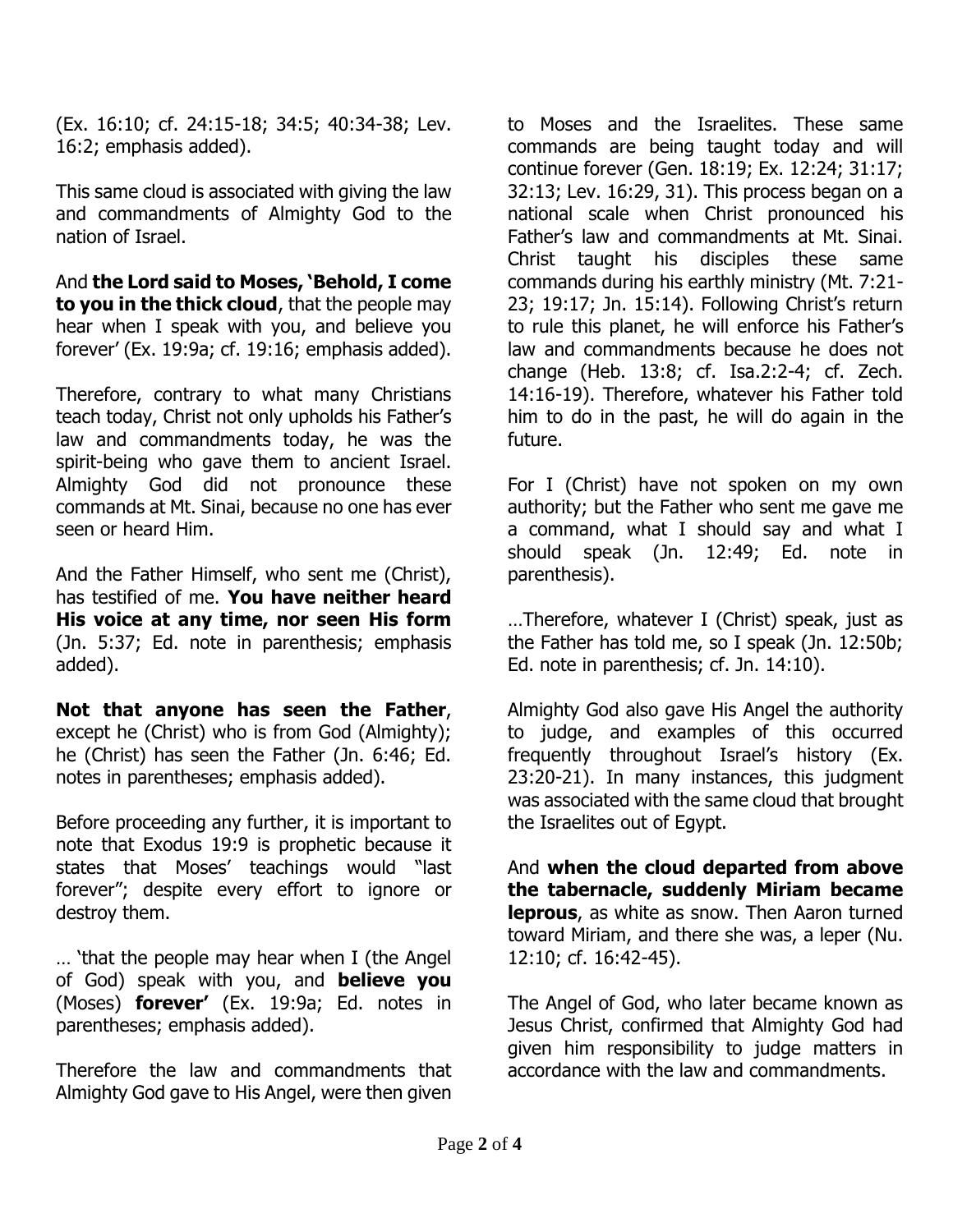For **the Father** judges no one, but **has committed all judgment to the Son** (Jn. 5:22; emphasis added).

Just as the cloud was always with ancient Israel, so Christ promised to be with the individuals that Almighty God had given to him (Jn. 6:44, 65).

I will not leave you (Christ's disciples) orphans; I will come to you (Jn. 14:18; cf. Mt. 18:20; Ed. note in parenthesis).

Jesus Christ is seen prophetically as returning to rule this planet "in a cloud." This associates him with the same cloud that led ancient Israel out of Egypt.

Then they will see **the Son of Man coming in a cloud** with power and great glory (Lk. 21:28; emphasis added).

Christ is also seen as a mighty angel coming in a cloud.

And I (John) saw still another mighty angel coming down from heaven, **clothed with a cloud**. And a rainbow was on his head; **his face was like the sun**, and his feet like pillars of fire (Rev. 10:1; Ed. notes in parentheses; emphasis added).

… 'These things, says **the Son of God who has eyes like a flame of fire, and his feet like fine brass'** (Rev. 2:18b; emphasis added).

This mighty angel spoke with Moses on Mt. Sinai, and protected Moses from the brightness of his glory.

And he (Moses) said, 'Please, show me your (the Angel of God's) glory' (Ex. 33:18).

But he (the Angel of God) said, 'You cannot see my face; for no man can see me, and live.' <sup>21</sup>And

the Lord said, 'Here is a place by me, and you shall stand on the rock.  $^{22}$ So it shall be, while my glory passes by, that I will put you in the cleft of the rock, and I will cover you with my hand while I pass by. <sup>23</sup>Then I will take away my hand, and you shall see my back; but **my face shall not be seen** (because it was like the sun in glory; cf. Rev. 10:1) (Ex. 33:20-23; Ed. notes in parentheses; emphasis added).

Other loyal spirit-beings, or angels, are also described in scripture as "clouds."

Therefore we (human beings who have repented of sin and been baptized; cf. Ac. 2:38) also, since **we are surrounded by so great a cloud of witnesses**… (Heb. 12:1a; cf. Heb. 1:13-14; Ed. note in parenthesis; emphasis added).

Disloyal spirit-beings are also described as clouds, but devoid of the water that symbolizes God's Holy Spirit (Jn. 7:38-39).

...they (fallen host and everyone under their influence) are **clouds without water**, carried about (along) by the winds; late autumn trees without fruit (another symbol of the fallen host; cf. Eze.31:6-18), twice dead, pulled up by the roots (Jude 12b; cf. Prov. 25:14; Ed. notes in parentheses; emphasis added).

These (fallen host and everyone under their influence) are **wells without water, clouds carried by a tempest**, to whom the gloom of darkness is reserved (for a future judgment) (2Pet. 2:17; Ed. notes in parentheses; emphasis added).

The prophet Ezekiel was given "visions of God" which included a great cloud. Therefore, any appearance of a cloud associated with visions, or miracles, needs to be viewed as symbolic and representative of spirit-beings, or angels.